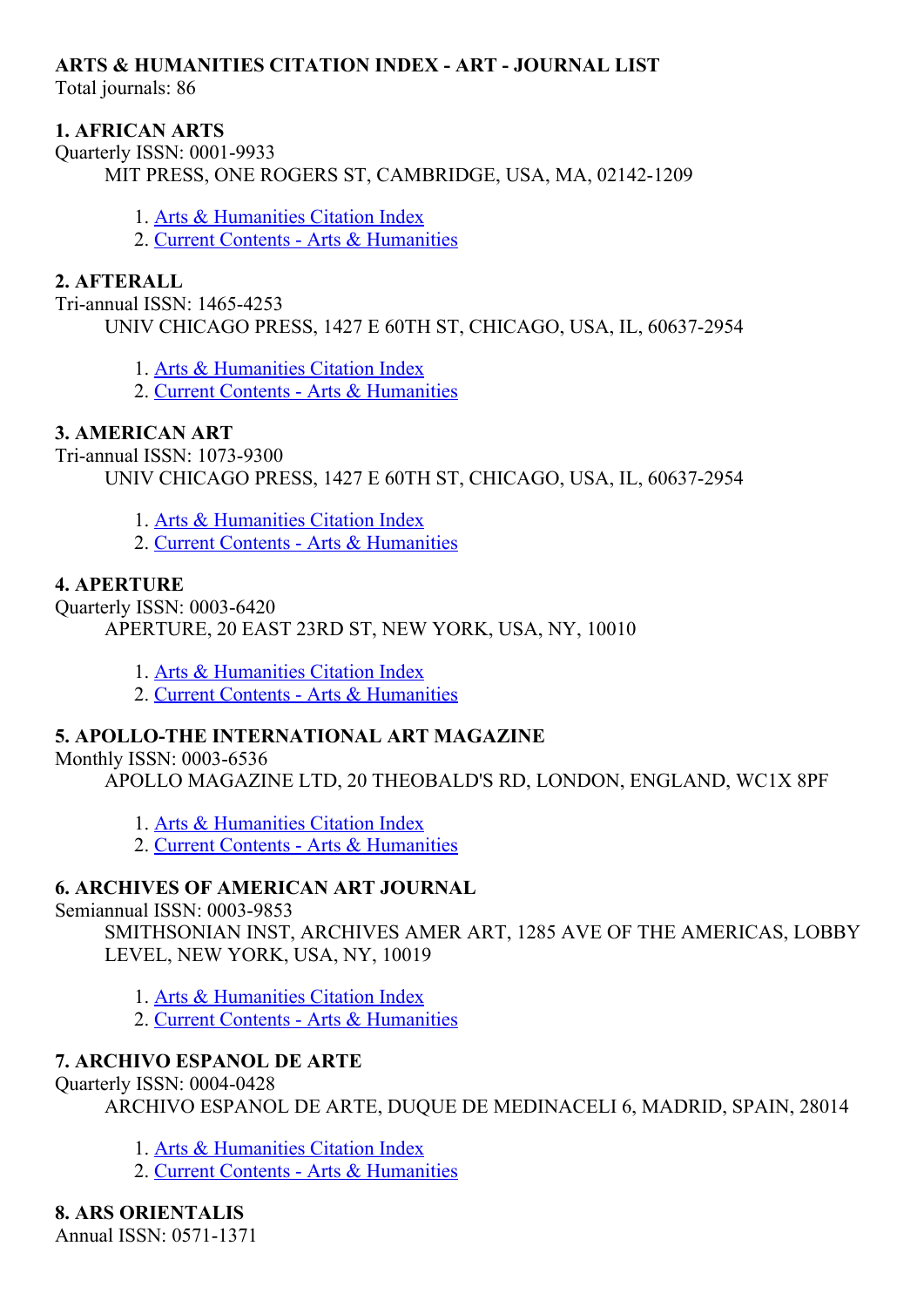#### SMITHSONIAN INST, FREER GALLERY ART, PO BOX 37012, MRC 707, WASHINGTON, USA, DC, 20013-7012

1. Arts & [Humanities](http://thomsonreuters.com/arts-humanities-citation-index) Citation Index

#### 9. ART BULLETIN

Quarterly ISSN: 0004-3079 ROUTLEDGE JOURNALS, TAYLOR & FRANCIS LTD, 4 PARK SQUARE, MILTON PARK, ABINGDON, ENGLAND, OXFORDSHIRE, OX14 4RN

1. Arts & [Humanities](http://thomsonreuters.com/arts-humanities-citation-index) Citation Index

2. Current Contents - Arts & [Humanities](http://thomsonreuters.com/current-contents-connect)

#### 10. ART HISTORY

Bimonthly ISSN: 0141-6790 WILEY-BLACKWELL, 111 RIVER ST, HOBOKEN, USA, NJ, 07030-5774

1. Arts & [Humanities](http://thomsonreuters.com/arts-humanities-citation-index) Citation Index

2. Current Contents - Arts & [Humanities](http://thomsonreuters.com/current-contents-connect)

#### 11. ART IN AMERICA

Irregular ISSN: 00043214 BRANT PUBL, INC, 575 BROADWAY, NEW YORK, USA, NY, 10012

1. Arts & [Humanities](http://thomsonreuters.com/arts-humanities-citation-index) Citation Index

2. Current Contents - Arts & [Humanities](http://thomsonreuters.com/current-contents-connect)

#### 12. ART JOURNAL

Quarterly ISSN: 00043249

TAYLOR & FRANCIS INC, 530 WALNUT STREET, STE 850, PHILADELPHIA, USA, PA, 19106

1. Arts & [Humanities](http://thomsonreuters.com/arts-humanities-citation-index) Citation Index

2. Current Contents - Arts & [Humanities](http://thomsonreuters.com/current-contents-connect)

#### 13. ARTE INDIVIDUO Y SOCIEDAD

Semiannual ISSN: 1988-2408

UNIV COMPLUTENSE MADRID, SERVICIO PUBLICACIONES, CIUDAD UNIV, OBISPO TREJO 3, MADRID, SPAIN, 28040

1. Arts & [Humanities](http://thomsonreuters.com/arts-humanities-citation-index) Citation Index

#### 14. ARTFORUM INTERNATIONAL

Monthly ISSN: 1086-7058

ARTFORUM, 350 SEVENTH AVENUE ATTN: SUBSCRIPTIONS, NEW YORK, USA, NY, 10001

1. Arts & [Humanities](http://thomsonreuters.com/arts-humanities-citation-index) Citation Index

2. Current Contents - Arts & [Humanities](http://thomsonreuters.com/current-contents-connect)

#### 15. ARTIBUS ASIAE

Semiannual ISSN: 0004-3648

ARTIBUS ASIAE, MUSEUM RIETBERG, GABLERSTRASSE 15, ZURICH, SWITZERLAND, CH-8002

1. Arts & [Humanities](http://thomsonreuters.com/arts-humanities-citation-index) Citation Index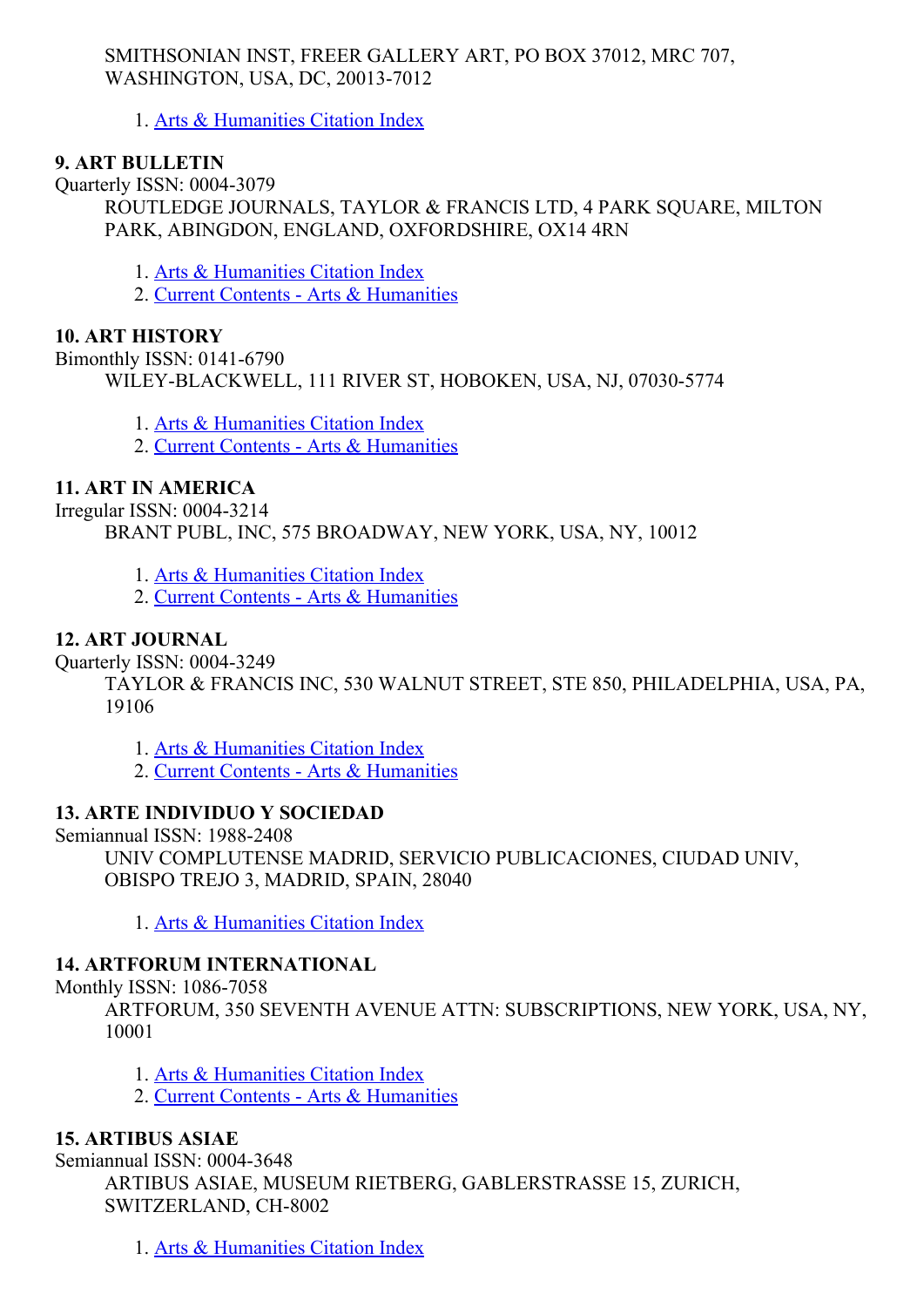2. Current Contents - Arts & [Humanities](http://thomsonreuters.com/current-contents-connect)

#### 16. ARTIBUS ET HISTORIAE

Semiannual ISSN: 0391-9064

IRSA PUBLISHING HOUSE, PLAC MATEJKI 7-8, KRAKOW, POLAND, 31-157

- 1. Arts & [Humanities](http://thomsonreuters.com/arts-humanities-citation-index) Citation Index
- 2. Current Contents Arts & [Humanities](http://thomsonreuters.com/current-contents-connect)

### 17. ARTMARGINS

Tri-annual ISSN: 2162-2574

MIT PRESS, ONE ROGERS ST, CAMBRIDGE, USA, MA, 02142-1209

1. Arts & [Humanities](http://thomsonreuters.com/arts-humanities-citation-index) Citation Index

2. Current Contents Arts & [Humanities](http://thomsonreuters.com/current-contents-connect)

## 18. ARTNEWS

Monthly ISSN: 0004-3273 ARTNEWS ASSOC, 48 WEST 38TH STREET, NEW YORK, USA, NY, 10018

- 1. Arts & [Humanities](http://thomsonreuters.com/arts-humanities-citation-index) Citation Index
- 2. Current Contents Arts & [Humanities](http://thomsonreuters.com/current-contents-connect)

## 19. ARTS OF ASIA

Bimonthly ISSN: 0004-4083

ARTS ASIA PUBLICATIONS LTD, KOWLOON CENTER-SUITE 1309 29-39 ASHLEY RD, KOWLOON, HONG KONG

- 1. Arts & [Humanities](http://thomsonreuters.com/arts-humanities-citation-index) Citation Index
- 2. Current Contents Arts & [Humanities](http://thomsonreuters.com/current-contents-connect)

### 20. BOLETIN DEL MUSEO CHILENO DE ARTE PRECOLOMBINO

Semiannual ISSN: 0716-1530

MUSEO CHILENO ARTE PRECOLOMBINO, BANDERA 361, CASILLA 3687, SANTIAGO, CHILE, 00000

- 1. Arts & [Humanities](http://thomsonreuters.com/arts-humanities-citation-index) Citation Index
- 2. Current Contents Arts & [Humanities](http://thomsonreuters.com/current-contents-connect)

# 21. BRITISH JOURNAL OF AESTHETICS

Ouarterly ISSN: 0007-0904

OXFORD UNIV PRESS, GREAT CLARENDON ST, OXFORD, ENGLAND, OX2 6DP

- 1. Arts & [Humanities](http://thomsonreuters.com/arts-humanities-citation-index) Citation Index
- 2. Current Contents Arts & [Humanities](http://thomsonreuters.com/current-contents-connect)

# 22. BURLINGTON MAGAZINE

Monthly ISSN: 0007-6287

BURLINGTON MAG PUBL LTD, 1416 DUKES RD, LONDON, ENGLAND, WC1H 9AD

- 1. Arts & [Humanities](http://thomsonreuters.com/arts-humanities-citation-index) Citation Index
- 2. Current Contents Arts & [Humanities](http://thomsonreuters.com/current-contents-connect)

# 23. CERAMICS-ART AND PERCEPTION

Quarterly ISSN: 1035-1841 CERAMIC ART, 23 NORTH SCOTT ST, STE 19, SHERIDAN, USA, WYOMING, 82801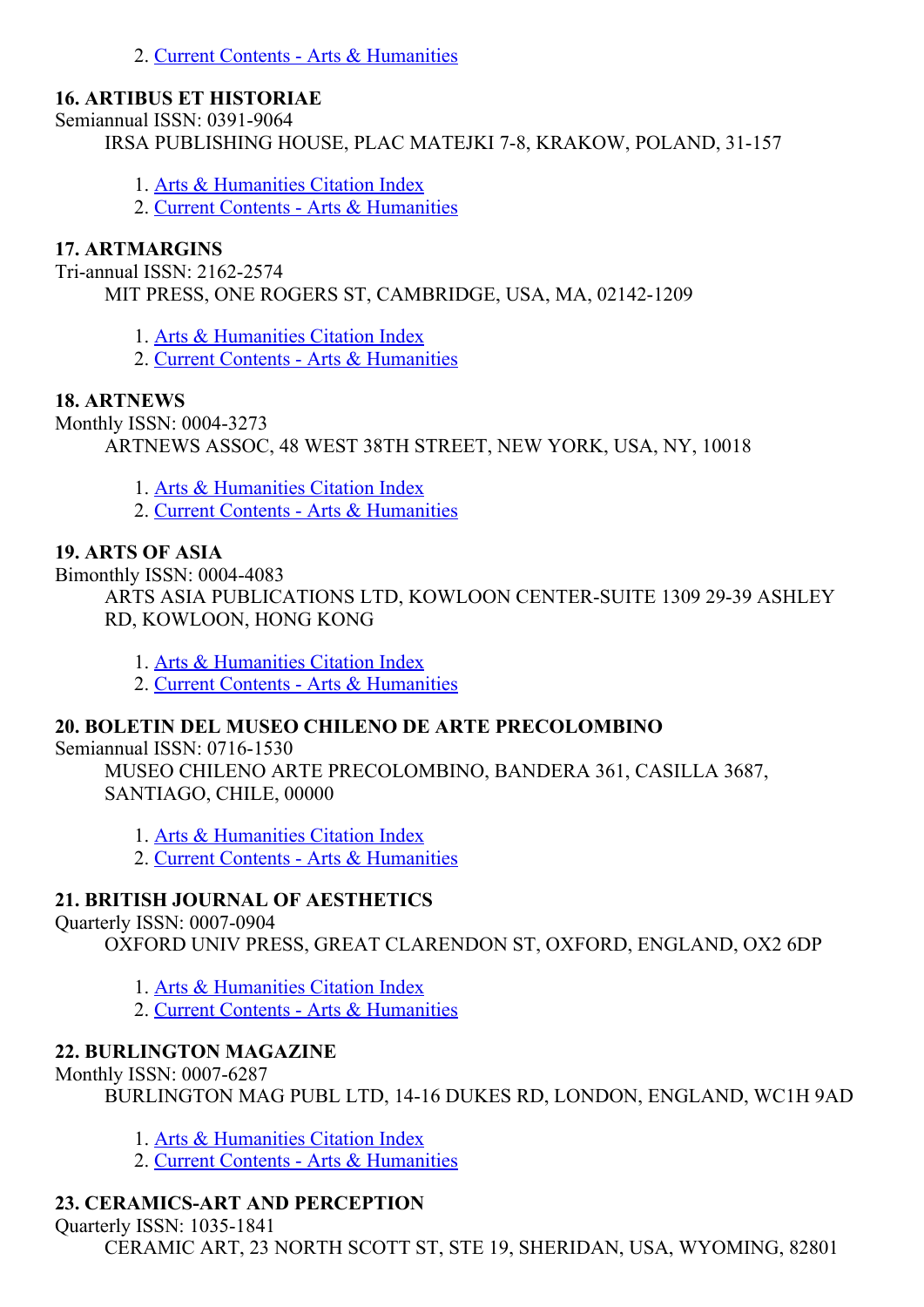- 1. Arts & [Humanities](http://thomsonreuters.com/arts-humanities-citation-index) Citation Index
- 2. Current Contents Arts & [Humanities](http://thomsonreuters.com/current-contents-connect)

#### 24. CERAMICS-TECHNICAL

Semiannual ISSN: 1324-4175

CERAMIC ART, 23 NORTH SCOTT ST, STE 19, SHERIDAN, USA, WYOMING, 82801

1. Arts & [Humanities](http://thomsonreuters.com/arts-humanities-citation-index) Citation Index

2. Current Contents Arts & [Humanities](http://thomsonreuters.com/current-contents-connect)

#### 25. CODESIGN-INTERNATIONAL JOURNAL OF COCREATION IN DESIGN AND THE ARTS

Quarterly ISSN: 1571-0882

TAYLOR & FRANCIS LTD, 4 PARK SQUARE, MILTON PARK, ABINGDON, ENGLAND, OXON, OX14 4RN

- 1. Arts & [Humanities](http://thomsonreuters.com/arts-humanities-citation-index) Citation Index
- 2. Current Contents Arts & [Humanities](http://thomsonreuters.com/current-contents-connect)

#### 26. COMPTES RENDUS DES SEANCES DE L ACADEMIE DES INSCRIPTIONS & **BELLES-LETTRES**

Ouarterly ISSN: 0065-0536

DIFFUSION DE BOCCARD, 11 RUE DE MEDICIS, PARIS, FRANCE, 75006

- 1. Arts & [Humanities](http://thomsonreuters.com/arts-humanities-citation-index) Citation Index
- 2. Current Contents Arts & [Humanities](http://thomsonreuters.com/current-contents-connect)

### 27. CONNAISSANCE DES ARTS

Monthly ISSN: 0293-9274

SFPA-CONNAISSANCE ARTS, 51 RUE VIVIENNE, PARIS CEDEX 02, FRANCE, 75095

- 1. Arts & [Humanities](http://thomsonreuters.com/arts-humanities-citation-index) Citation Index
- 2. Current Contents Arts & [Humanities](http://thomsonreuters.com/current-contents-connect)

### 28. CRITICA D ARTE

 $Tri-annual ISSN: 0011-1511$ 

CASA EDITRICE LE LETTERE, PIAZZA DEI NERLI 8, FLORENCE, ITALY, 50124

- 1. Arts & [Humanities](http://thomsonreuters.com/arts-humanities-citation-index) Citation Index
- 2. Current Contents Arts & [Humanities](http://thomsonreuters.com/current-contents-connect)

### 29. DESIGN AND CULTURE

Tri-annual ISSN: 1754-7075

ROUTLEDGE JOURNALS, TAYLOR & FRANCIS LTD, 4 PARK SQUARE, MILTON PARK, ABINGDON, ENGLAND, OXFORDSHIRE, OX14 4RN

- 1. Arts & [Humanities](http://thomsonreuters.com/arts-humanities-citation-index) Citation Index
- 2. Current Contents Arts & [Humanities](http://thomsonreuters.com/current-contents-connect)

### 30. DESIGN JOURNAL

#### Tri-annual ISSN: 1460-6925

ROUTLEDGE JOURNALS, TAYLOR & FRANCIS LTD, 4 PARK SQUARE, MILTON PARK, ABINGDON, ENGLAND, OXFORDSHIRE, OX14 4RN

1. Arts & [Humanities](http://thomsonreuters.com/arts-humanities-citation-index) Citation Index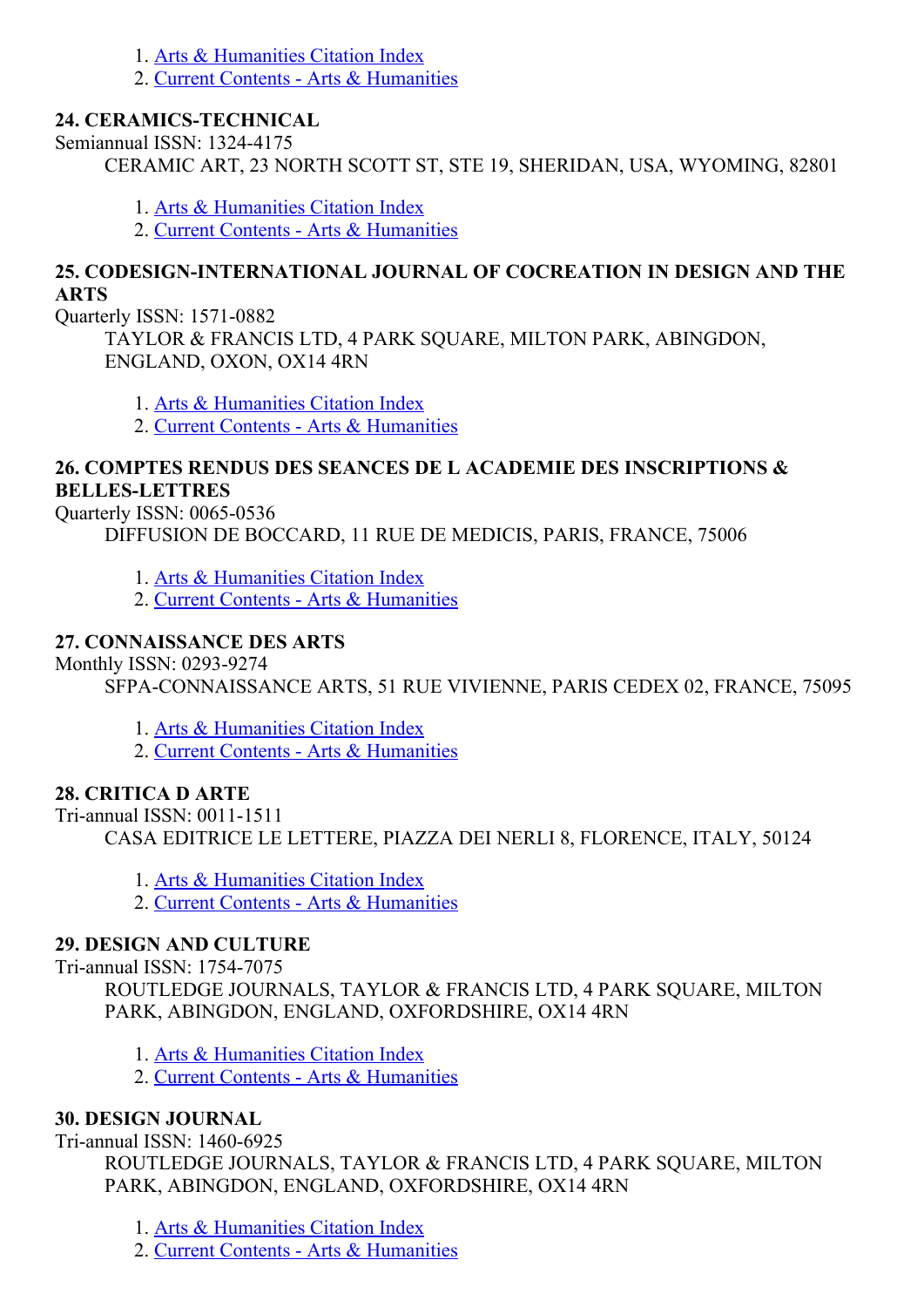#### 31. DIGITAL CREATIVITY

Ouarterly ISSN: 1462-6268

ROUTLEDGE JOURNALS, TAYLOR & FRANCIS LTD, 4 PARK SQUARE, MILTON PARK, ABINGDON, ENGLAND, OXFORDSHIRE, OX14 4RN

- 1. Arts & [Humanities](http://thomsonreuters.com/arts-humanities-citation-index) Citation Index
- 2. Current Contents Arts & [Humanities](http://thomsonreuters.com/current-contents-connect)

#### 32. DU

Monthly ISSN: 0012-6837

DU VERLAG, STEINACKERSTRASSE 8, SULGEN, SWITZERLAND, CH 8583

1. Arts & [Humanities](http://thomsonreuters.com/arts-humanities-citation-index) Citation Index

2. Current Contents - Arts & [Humanities](http://thomsonreuters.com/current-contents-connect)

#### 33. ESTETIKA-THE CENTRAL EUROPEAN JOURNAL OF AESTHETICS

Semiannual ISSN: 0014-1291

INST ART HIST ACAD SCI CZECH REPUBLIC, HUSOVA 4, PRAHA 1, CZECH REPUBLIC, 110 00

- 1. Arts & [Humanities](http://thomsonreuters.com/arts-humanities-citation-index) Citation Index
- 2. Current Contents Arts & [Humanities](http://thomsonreuters.com/current-contents-connect)

#### 34. GESTA-INTERNATIONAL CENTER OF MEDIEVAL ART

#### Semiannual ISSN: 0016-920X

UNIV CHICAGO PRESS, 1427 E 60TH ST, CHICAGO, USA, IL, 60637-2954

- 1. Arts & [Humanities](http://thomsonreuters.com/arts-humanities-citation-index) Citation Index
- 2. Current Contents Arts & [Humanities](http://thomsonreuters.com/current-contents-connect)

#### 35. GETTY RESEARCH JOURNAL

Annual ISSN: 1944-8740

UNIV CHICAGO PRESS, 1427 E 60TH ST, CHICAGO, USA, IL, 60637-2954

1. Arts & [Humanities](http://thomsonreuters.com/arts-humanities-citation-index) Citation Index

#### 36. GOYA

Quarterly ISSN: 0017-2715

FUNDACION LAZARO GALDIANO, GOYA, REVISTA DE ARTE SERRANO 122, MADRID, SPAIN, 28006

1. Arts & [Humanities](http://thomsonreuters.com/arts-humanities-citation-index) Citation Index

2. Current Contents - Arts & [Humanities](http://thomsonreuters.com/current-contents-connect)

#### 37. HISTORY OF PHOTOGRAPHY

Quarterly ISSN: 0308-7298

TAYLOR & FRANCIS LTD, 4 PARK SQUARE, MILTON PARK, ABINGDON, ENGLAND, OXON, OX14 4RN

- 1. Arts & [Humanities](http://thomsonreuters.com/arts-humanities-citation-index) Citation Index
- 2. Current Contents Arts & [Humanities](http://thomsonreuters.com/current-contents-connect)

#### 38. INTERNATIONAL JOURNAL OF ART & DESIGN EDUCATION

Tri-annual ISSN: 1476-8062 WILEY-BLACKWELL, 111 RIVER ST, HOBOKEN, USA, NJ, 07030-5774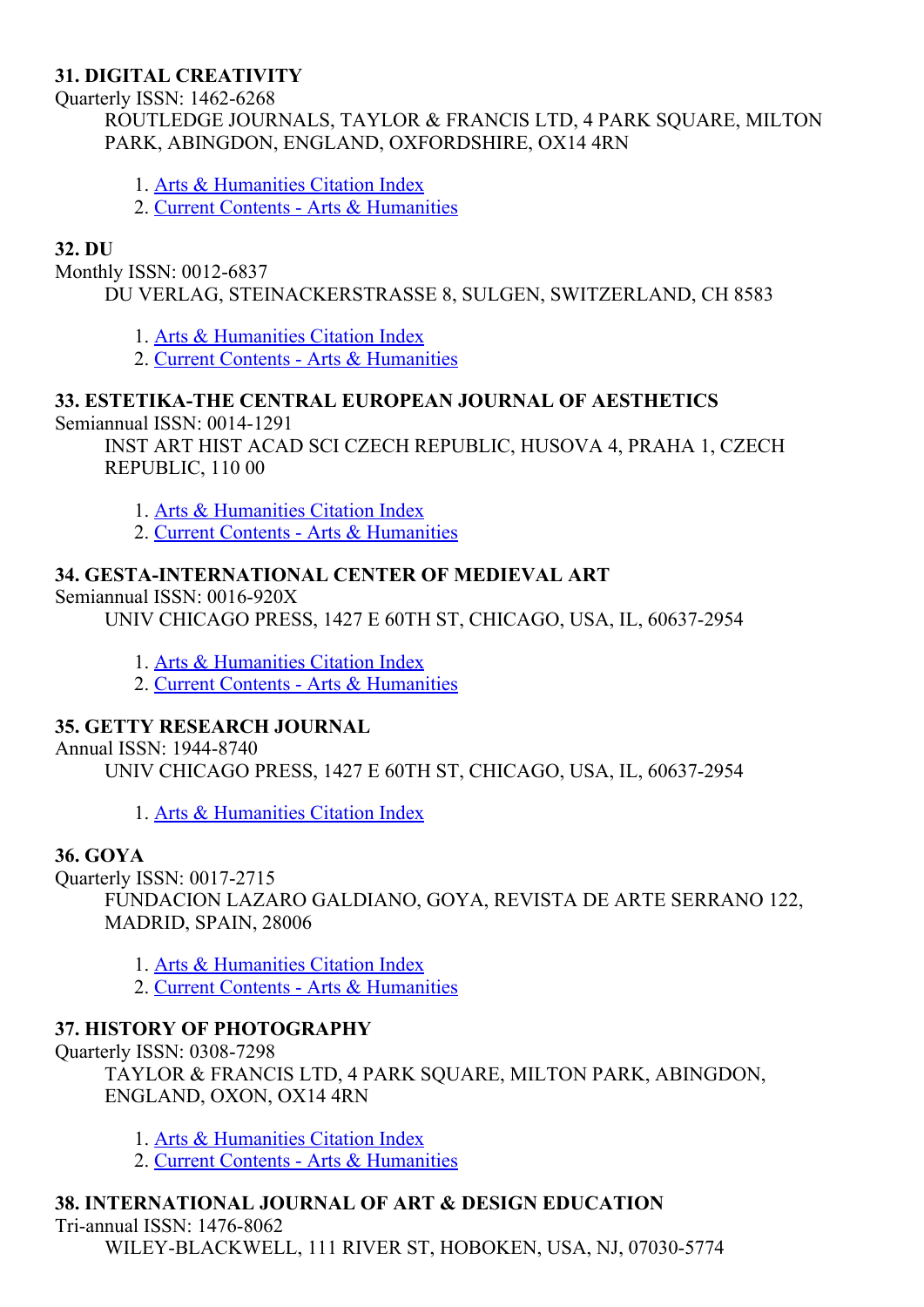- 1. Social [Sciences](http://thomsonreuters.com/social-sciences-citation-index) Citation Index
- 2. Arts & [Humanities](http://thomsonreuters.com/arts-humanities-citation-index) Citation Index
- 3. Current Contents Social & [Behavioral](http://thomsonreuters.com/current-contents-connect/) Sciences
- 4. Current Contents Arts & [Humanities](http://thomsonreuters.com/current-contents-connect)

#### 39. INTERNATIONAL JOURNAL OF DESIGN

 $Tri-annual ISSN: 1991-3761$ 

NATL TAIWAN UNIV SCI & TECHNOL, GRADUATE INST DES, PO BOX 90-15, TAIPEI CITY, TAIWAN, 10699

- 1. Science Citation Index [Expanded](http://thomsonreuters.com/science-citation-index-expanded)
- 2. Social [Sciences](http://thomsonreuters.com/social-sciences-citation-index) Citation Index
- 3. Arts & [Humanities](http://thomsonreuters.com/arts-humanities-citation-index) Citation Index
- 4. Current Contents Social & [Behavioral](http://thomsonreuters.com/current-contents-connect/) Sciences
- 5. Current Contents [Engineering,](http://thomsonreuters.com/current-contents-connect) Computing & Technology
- 6. Current Contents Arts & [Humanities](http://thomsonreuters.com/current-contents-connect)

#### 40. INTERNATIONAL REVIEW OF AFRICAN AMERICAN ART

Ouarterly ISSN: 1045-0920

MUSEUM AFR AMER ART, 4005 CRENSHAW BLVD, LOS ANGELES, USA, CA, 90008 2534

- 1. Arts & [Humanities](http://thomsonreuters.com/arts-humanities-citation-index) Citation Index
- 2. Current Contents Arts & [Humanities](http://thomsonreuters.com/current-contents-connect)

#### 41. JAHRBUCH DER BERLINER MUSEEN

Annual ISSN: 0075-2207

GEBR MANN VERLAG, LINDENSTRASSE 76 POSTFACH 110303, BERLIN 61, GERMANY, W-1000

- 1. Arts & [Humanities](http://thomsonreuters.com/arts-humanities-citation-index) Citation Index
- 2. Current Contents Arts & [Humanities](http://thomsonreuters.com/current-contents-connect)

#### 42. JOURNAL OF AESTHETICS AND ART CRITICISM

Ouarterly ISSN: 0021-8529

WILEY-BLACKWELL, 111 RIVER ST, HOBOKEN, USA, NJ, 07030-5774

- 1. Arts & [Humanities](http://thomsonreuters.com/arts-humanities-citation-index) Citation Index
- 2. Current Contents Arts & [Humanities](http://thomsonreuters.com/current-contents-connect)

#### 43. JOURNAL OF CULTURAL HERITAGE

Quarterly ISSN: 1296-2074

ELSEVIER FRANCE-EDITIONS SCIENTIFIQUES MEDICALES ELSEVIER, 23 RUE LINOIS, PARIS, FRANCE, 75724

- 1. Science Citation Index [Expanded](http://thomsonreuters.com/science-citation-index-expanded)
- 2. Arts & [Humanities](http://thomsonreuters.com/arts-humanities-citation-index) Citation Index
- 3. Current Contents Physical, [Chemical](http://thomsonreuters.com/current-contents-connect) & Earth Sciences
- 4. Current Contents Arts & [Humanities](http://thomsonreuters.com/current-contents-connect)

#### 44. JOURNAL OF DESIGN HISTORY

Quarterly ISSN: 09524649

OXFORD UNIV PRESS, GREAT CLARENDON ST, OXFORD, ENGLAND, OX2 6DP

1. Arts & [Humanities](http://thomsonreuters.com/arts-humanities-citation-index) Citation Index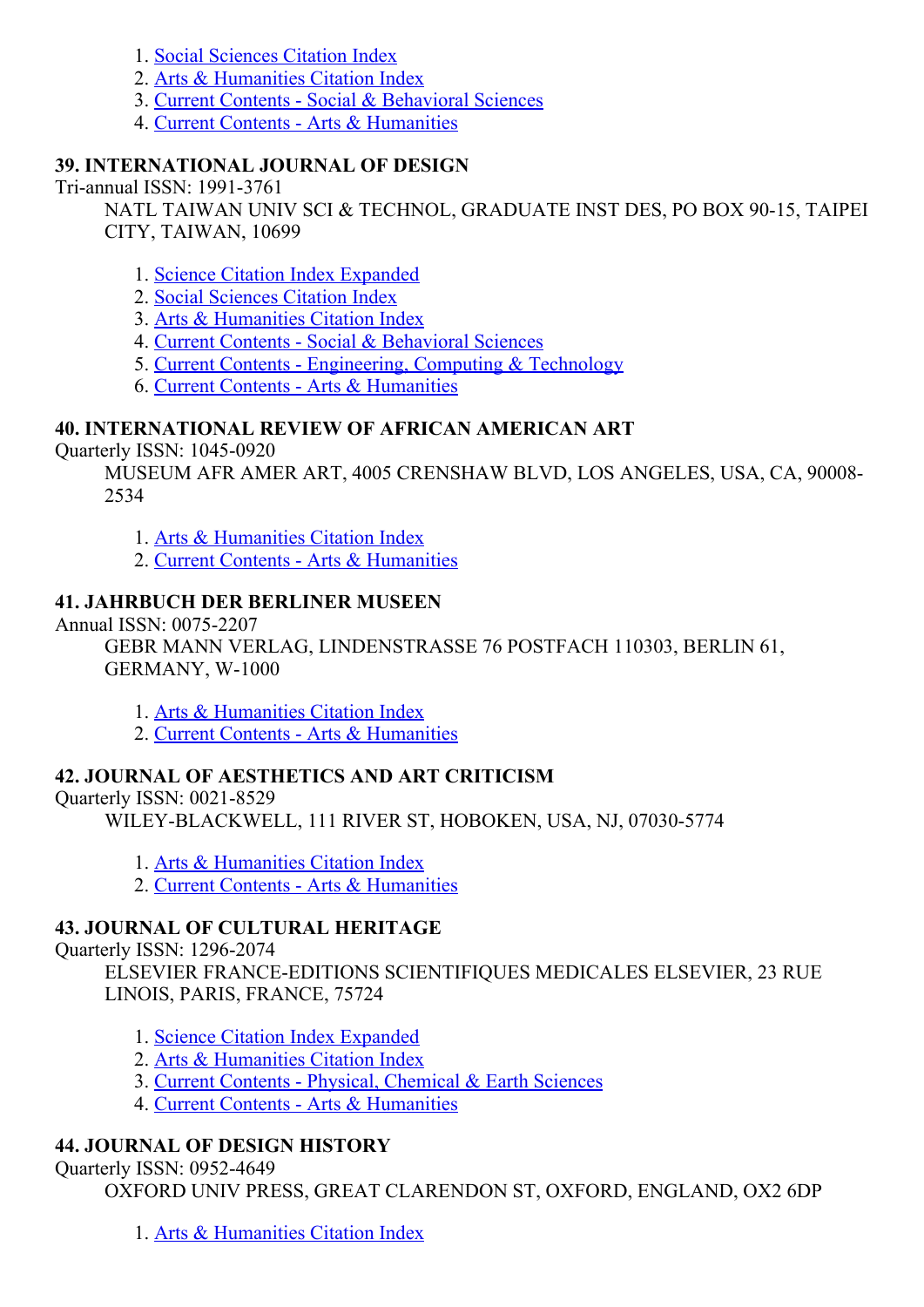2. Current Contents - Arts & [Humanities](http://thomsonreuters.com/current-contents-connect)

#### 45. JOURNAL OF GLASS STUDIES

Annual ISSN: 0075-4250

CORNING MUSEUM GLASS, CORNING GLASS CENTER, CORNING, USA, NY, 14831

1. Arts & [Humanities](http://thomsonreuters.com/arts-humanities-citation-index) Citation Index

2. Current Contents Arts & [Humanities](http://thomsonreuters.com/current-contents-connect)

#### 46. JOURNAL OF MODERN CRAFT

Tri-annual ISSN: 1749-6772

ROUTLEDGE JOURNALS, TAYLOR & FRANCIS LTD, 4 PARK SQUARE, MILTON PARK, ABINGDON, ENGLAND, OXFORDSHIRE, OX14 4RN

1. Arts & [Humanities](http://thomsonreuters.com/arts-humanities-citation-index) Citation Index

2. Current Contents - Arts & [Humanities](http://thomsonreuters.com/current-contents-connect)

#### 47. JOURNAL OF THE WARBURG AND COURTAULD INSTITUTES

Annual ISSN: 0075-4390

WARBURG INST, UNIV LONDON WOBURN SQUARE, LONDON, ENGLAND, WC1H 0AB

1. Arts & [Humanities](http://thomsonreuters.com/arts-humanities-citation-index) Citation Index

2. Current Contents - Arts & [Humanities](http://thomsonreuters.com/current-contents-connect)

#### 48. JOURNAL OF VISUAL CULTURE

Tri-annual ISSN: 1470-4129

SAGE PUBLICATIONS INC, 2455 TELLER RD, THOUSAND OAKS, USA, CA, 91320

- 1. Social [Sciences](http://thomsonreuters.com/social-sciences-citation-index) Citation Index
- 2. Arts & [Humanities](http://thomsonreuters.com/arts-humanities-citation-index) Citation Index
- 3. Current Contents Social & [Behavioral](http://thomsonreuters.com/current-contents-connect/) Sciences
- 4. Current Contents Arts & [Humanities](http://thomsonreuters.com/current-contents-connect)

#### 49. KONSTHISTORISK TIDSKRIFT

Quarterly ISSN: 0023-3609

ROUTLEDGE JOURNALS, TAYLOR & FRANCIS LTD, 4 PARK SOUARE, MILTON PARK, ABINGDON, ENGLAND, OXFORDSHIRE, OX14 4RN

- 1. Arts & [Humanities](http://thomsonreuters.com/arts-humanities-citation-index) Citation Index
- 2. Current Contents Arts & [Humanities](http://thomsonreuters.com/current-contents-connect)

#### 50. KUNSTITEADUSLIKKE UURIMUSI

Ouarterly ISSN: 1406-2860

ESTONIAN SOCIETY ART HISTORIANS, VABADUSE VALJAK 6, TALLINN, ESTONIA, 10146

- 1. Arts & [Humanities](http://thomsonreuters.com/arts-humanities-citation-index) Citation Index
- 2. Current Contents Arts & [Humanities](http://thomsonreuters.com/current-contents-connect)

#### 51. LEONARDO

Bimonthly ISSN: 0024-094X MIT PRESS, ONE ROGERS ST, CAMBRIDGE, USA, MA, 02142-1209

1. Arts & [Humanities](http://thomsonreuters.com/arts-humanities-citation-index) Citation Index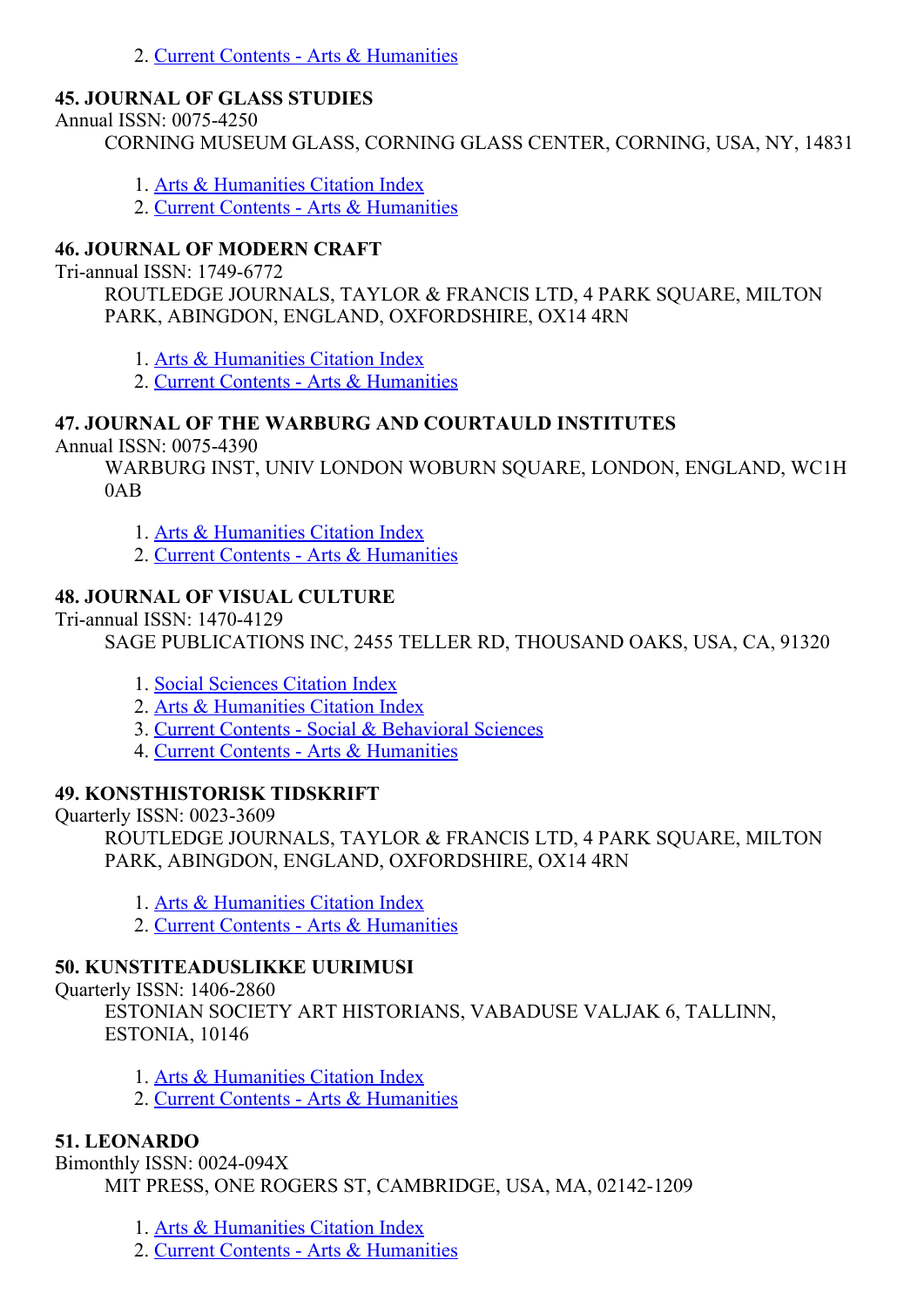#### 52. MAGAZINE ANTIQUES

Bimonthly ISSN: 0161-9284 BRANT PUBL, INC, 575 BROADWAY, NEW YORK, USA, NY, 10012

- 1. Arts & [Humanities](http://thomsonreuters.com/arts-humanities-citation-index) Citation Index
- 2. Current Contents Arts & [Humanities](http://thomsonreuters.com/current-contents-connect)

#### 53. MASTER DRAWINGS

Ouarterly ISSN: 0025-5025

MASTER DRAWINGS ASSOC INC, 225 MADISON AVE, NEW YORK, USA, NY, 10016

1. Arts & [Humanities](http://thomsonreuters.com/arts-humanities-citation-index) Citation Index

2. Current Contents - Arts & [Humanities](http://thomsonreuters.com/current-contents-connect)

#### 54. METROPOLITAN MUSEUM JOURNAL

Annual ISSN: 0077-8958

UNIV CHICAGO PRESS, 1427 E 60TH ST, CHICAGO, USA, IL, 60637-2954

1. Arts & [Humanities](http://thomsonreuters.com/arts-humanities-citation-index) Citation Index

2. Current Contents - Arts & [Humanities](http://thomsonreuters.com/current-contents-connect)

#### 55. METROPOLITAN MUSEUM OF ART BULLETIN

Quarterly ISSN: 0026-1521

METROPOLITAN MUSEUM ART, 1000 5TH AVENUE, C/O INST SALES, NEW YORK, USA, NY, 10028

1. Arts & [Humanities](http://thomsonreuters.com/arts-humanities-citation-index) Citation Index

2. Current Contents - Arts & [Humanities](http://thomsonreuters.com/current-contents-connect)

#### 56. MITTEILUNGEN DES KUNSTHISTORISCHEN INSTITUTES IN FLORENZ

Tri-annual ISSN: 0342-1201

LIBRERIA SALIMBENI, VIA MATTEO PALMIERI 16, FLORENCE, ITALY, 1-50122

1. Arts & [Humanities](http://thomsonreuters.com/arts-humanities-citation-index) Citation Index

2. Current Contents Arts & [Humanities](http://thomsonreuters.com/current-contents-connect)

#### 57. MUQARNAS

Annual ISSN: 0732-2992

BRILL, PO BOX 9000, PA LEIDEN, NETHERLANDS, NL-2300

1. Arts & [Humanities](http://thomsonreuters.com/arts-humanities-citation-index) Citation Index

#### 58. MUSEUM INTERNATIONAL

Quarterly ISSN: 1350-0775

WILEY-BLACKWELL, 111 RIVER ST, HOBOKEN, USA, NJ, 07030-5774

1. Arts & [Humanities](http://thomsonreuters.com/arts-humanities-citation-index) Citation Index

2. Current Contents - Arts & [Humanities](http://thomsonreuters.com/current-contents-connect)

#### 59. NETHERLANDS YEARBOOK FOR HISTORY OF ART-NEDERLANDS KUNSTHISTORISCH JAARBOEK

Annual ISSN: 0169-6726

BRILL, PO BOX 9000, PA LEIDEN, NETHERLANDS, NL-2300

1. Arts & [Humanities](http://thomsonreuters.com/arts-humanities-citation-index) Citation Index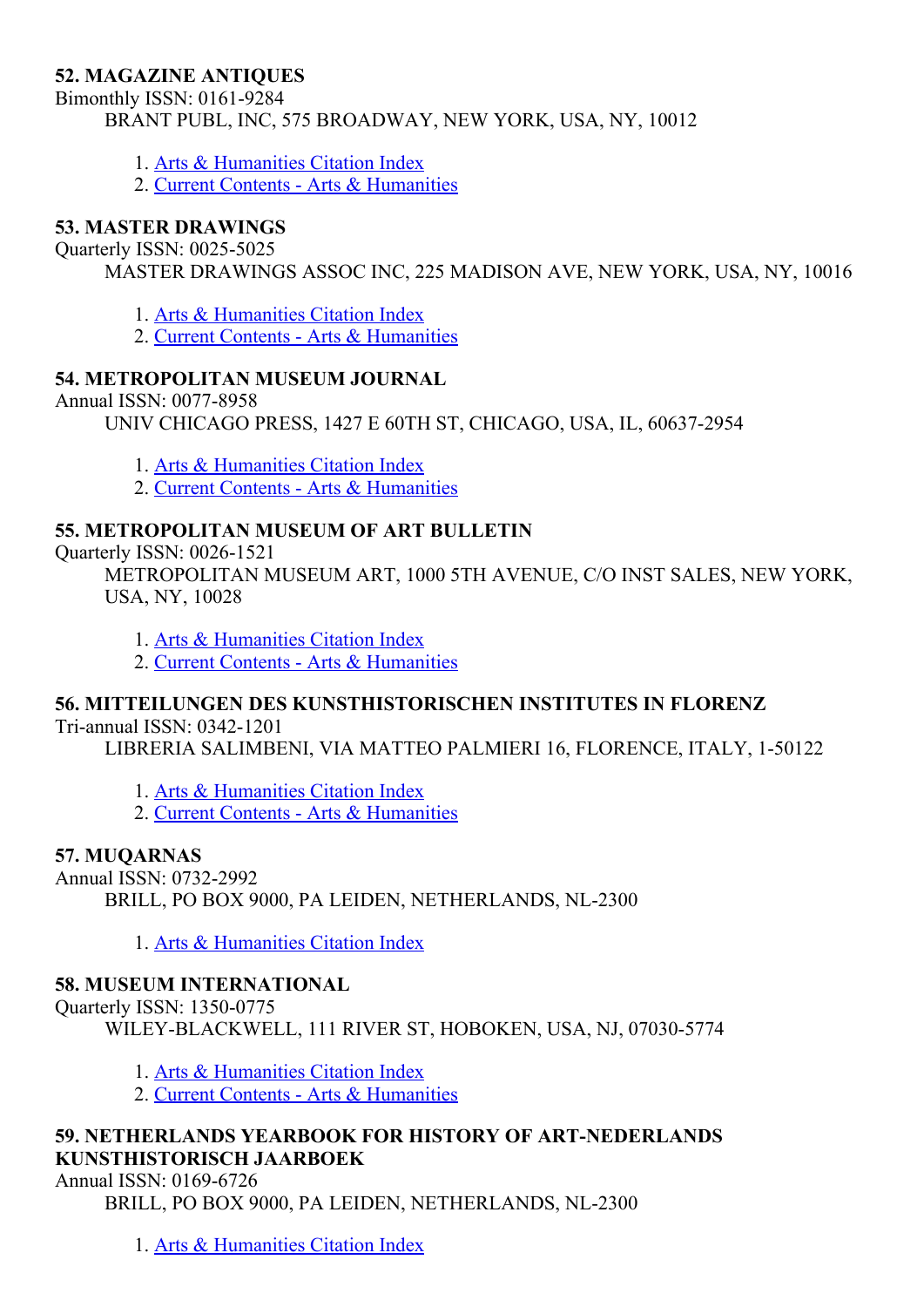#### 60. OUD HOLLAND

Quarterly ISSN: 0030-672X BRILL ACADEMIC PUBLISHERS, PLANTIJNSTRAAT 2, P O BOX 9000, LEIDEN, NETHERLANDS, 2300 PA

- 1. Arts & [Humanities](http://thomsonreuters.com/arts-humanities-citation-index) Citation Index
- 2. Current Contents Arts & [Humanities](http://thomsonreuters.com/current-contents-connect)

#### 61. OXFORD ART JOURNAL

Tri-annual ISSN: 0142-6540

OXFORD UNIV PRESS, GREAT CLARENDON ST, OXFORD, ENGLAND, OX2 6DP

1. Arts & [Humanities](http://thomsonreuters.com/arts-humanities-citation-index) Citation Index

2. Current Contents Arts & [Humanities](http://thomsonreuters.com/current-contents-connect)

### 62. PERSPECTIVELA REVUE DE L INHA

Semiannual ISSN: 1777-7852

ARMAN COLIN, 21, RUE DU MONTPARNASSE, PARIS CEDEX 6, FRANCE, 75283

- 1. Arts & [Humanities](http://thomsonreuters.com/arts-humanities-citation-index) Citation Index
- 2. Current Contents Arts & [Humanities](http://thomsonreuters.com/current-contents-connect)

### 63. PHOTOGRAPHY AND CULTURE

Tri-annual ISSN: 1751-4517

ROUTLEDGE JOURNALS, TAYLOR & FRANCIS LTD, 4 PARK SQUARE, MILTON PARK, ABINGDON, ENGLAND, OXFORDSHIRE, OX14 4RN

1. Arts & [Humanities](http://thomsonreuters.com/arts-humanities-citation-index) Citation Index

2. Current Contents Arts & [Humanities](http://thomsonreuters.com/current-contents-connect)

### 64. PRINT QUARTERLY

Ouarterly ISSN: 0265-8305

PRINT QUARTERLY PUBLICATIONS, 52 KELSO PL, LONDON, UNITED KINGDOM, W8 5QQ

1. Arts & [Humanities](http://thomsonreuters.com/arts-humanities-citation-index) Citation Index

2. Current Contents - Arts & [Humanities](http://thomsonreuters.com/current-contents-connect)

### 65. PROSPETTIVA-RIVISTA DI STORIA DELL ARTE ANTICA E MODERNA

Tri-annual ISSN: 0394-0802

CENTRO DI, VIA DEI RENAI 20/R, FLORENCE, ITALY, 50125

1. Arts & [Humanities](http://thomsonreuters.com/arts-humanities-citation-index) Citation Index

2. Current Contents - Arts & [Humanities](http://thomsonreuters.com/current-contents-connect)

### 66. REVUE DE L ART

Quarterly ISSN: 00351326 EDITIONS C N R S, 20/22 RUE ST. AMAND, PARIS, FRANCE, 75015

- 1. Arts & [Humanities](http://thomsonreuters.com/arts-humanities-citation-index) Citation Index
- 2. Current Contents Arts & [Humanities](http://thomsonreuters.com/current-contents-connect)

### 67. REVUE DES MUSEES DE FRANCE-REVUE DU LOUVRE

Bimonthly ISSN: 1962-4271

CONSEIL MUSEES NATIONAUX, 10 RUE DE L ABBAYE, PARIS, FRANCE, 75006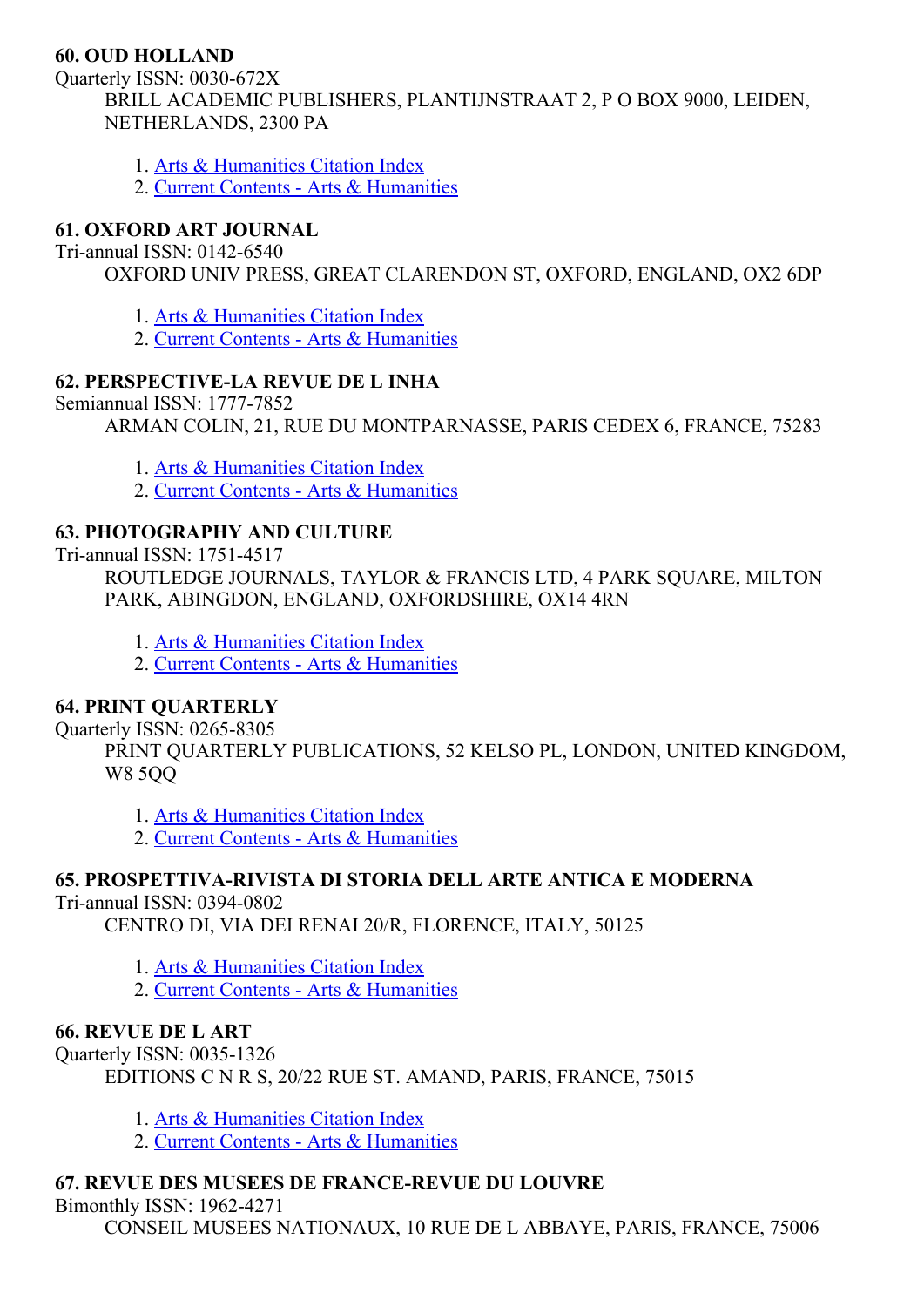- 1. Arts & [Humanities](http://thomsonreuters.com/arts-humanities-citation-index) Citation Index
- 2. Current Contents Arts & [Humanities](http://thomsonreuters.com/current-contents-connect)

#### 68. RICERCHE DI STORIA DELL ARTE

Tri-annual ISSN: 0392-7202

NUOVA ITALIA SCIENTIFICA SPA, VIA SARDEGNA 50, ROME, ITALY, 00187

1. Arts & [Humanities](http://thomsonreuters.com/arts-humanities-citation-index) Citation Index

2. Current Contents - Arts & [Humanities](http://thomsonreuters.com/current-contents-connect)

#### 69. RIHA JOURNAL

Irregular ISSN: 21903328

RIHA-INT ASSOC RESEARCH, INST HISTORY ART, C/O ZENTRALINSTITUT KUNSTGESCHICHTE, KATHARINA-VON-BORA-STRASSE 10, MUNCHEN, GERMANY, D-80333

1. Arts & [Humanities](http://thomsonreuters.com/arts-humanities-citation-index) Citation Index

2. Current Contents Arts & [Humanities](http://thomsonreuters.com/current-contents-connect)

### 70. RIJKSMUSEUM BULLETIN

Ouarterly ISSN: 1877-8127

RIJKSMUSEUM AMSTERDAM-RIJKSMUSEM PUBLICATIONS, PO BOX 74888, AMSTERDAM, NETHERLANDS, 1070 DN

1. Arts & [Humanities](http://thomsonreuters.com/arts-humanities-citation-index) Citation Index

2. Current Contents - Arts & [Humanities](http://thomsonreuters.com/current-contents-connect)

### 71. ROCK ART RESEARCH

Semiannual ISSN: 0813-0426

ARCHAEOLOGICAL PUBL, PO BOX 216, CAULFIELD SOUTH, AUSTRALIA, VIC 3162

1. Arts & [Humanities](http://thomsonreuters.com/arts-humanities-citation-index) Citation Index

### 72. SCULPTURE JOURNAL

Tri-annual ISSN: 1366-2724

LIVERPOOL UNIV PRESS, 4 CAMBRIDGE ST, LIVERPOOL, ENGLAND, L69 7ZU

1. Arts & [Humanities](http://thomsonreuters.com/arts-humanities-citation-index) Citation Index

2. Current Contents - Arts & [Humanities](http://thomsonreuters.com/current-contents-connect)

### 73. SCULPTURE REVIEW

Ouarterly ISSN: 0747-5284

NATL SCULPTURE SOC, 1177 AVE OF THE AMERICAS, 15TH FL, NEW YORK, USA, NY, 10036

1. Arts & [Humanities](http://thomsonreuters.com/arts-humanities-citation-index) Citation Index

2. Current Contents - Arts & [Humanities](http://thomsonreuters.com/current-contents-connect)

### 74. SIMIOLUS-NETHERLANDS QUARTERLY FOR THE HISTORY OF ART

Tri-annual ISSN: 0037-5411

STICHTING NEDERLANDSE KUNSTHISTORISCHE PUBLICATIES, POST BOX 14066, SC UTRECHT, NETHERLANDS, 3508

1. Arts & [Humanities](http://thomsonreuters.com/arts-humanities-citation-index) Citation Index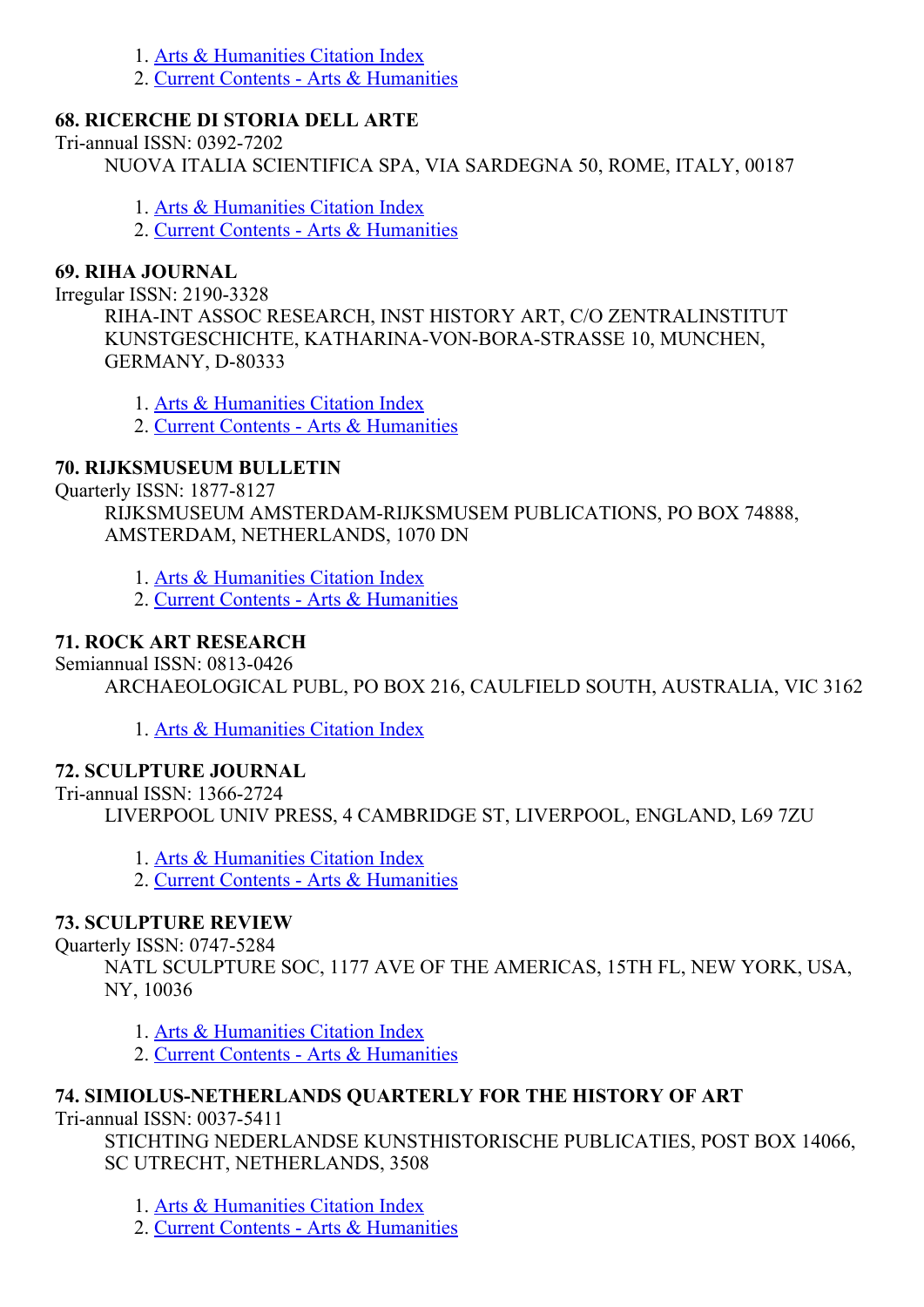#### **75. SOURCE-NOTES IN THE HISTORY OF ART**

Quarterly ISSN: 07374453

ARS BREVIS FOUNDATION INC, 1 EAST 87TH STREET, NEW YORK, USA, NY, 10128

- 1. Arts & [Humanities](http://thomsonreuters.com/arts-humanities-citation-index) Citation Index
- 2. Current Contents Arts & [Humanities](http://thomsonreuters.com/current-contents-connect)

### 76. STORIA DELL ARTE

Tri-annual ISSN: 0392-4513

CAM EDITRICE S R L, VIA CAPODIFERRO, 4, ROMA, ITALY, 00186

1. Arts & [Humanities](http://thomsonreuters.com/arts-humanities-citation-index) Citation Index

2. Current Contents - Arts & [Humanities](http://thomsonreuters.com/current-contents-connect)

### 77. STUDIES IN CONSERVATION

Bimonthly ISSN: 0039-3630 MANEY PUBLISHING, STE 1C, JOSEPHS WELL, HANOVER WALK, LEEDS, ENGLAND, W YORKS, LS3 1AB

1. Science Citation Index [Expanded](http://thomsonreuters.com/science-citation-index-expanded)

- 2. Arts & [Humanities](http://thomsonreuters.com/arts-humanities-citation-index) Citation Index
- 3. Current Contents Arts & [Humanities](http://thomsonreuters.com/current-contents-connect)

#### 78. THIRD TEXT

Bimonthly ISSN: 0952-8822

ROUTLEDGE JOURNALS, TAYLOR & FRANCIS LTD, 4 PARK SOUARE, MILTON PARK, ABINGDON, ENGLAND, OXFORDSHIRE, OX14 4RN

- 1. Arts & [Humanities](http://thomsonreuters.com/arts-humanities-citation-index) Citation Index
- 2. Current Contents Arts & [Humanities](http://thomsonreuters.com/current-contents-connect)

#### 79. UMENIART

Bimonthly ISSN: 0049-5123 INST ART HIST ACAD SCI CZECH REPUBLIC, HUSOVA 4, PRAHA 1, CZECH REPUBLIC, 110 00

1. Arts & [Humanities](http://thomsonreuters.com/arts-humanities-citation-index) Citation Index

#### 80. WAFFEN-UND KOSTUMKUNDE

Semiannual ISSN: 0042-9945

VERLAGSHAUS WERNER HOFMANN KG, AM ROTEN HUGEL 6, SONNEFELD, GERMANY, 96242

- 1. Arts & [Humanities](http://thomsonreuters.com/arts-humanities-citation-index) Citation Index
- 2. Current Contents Arts & [Humanities](http://thomsonreuters.com/current-contents-connect)

# 81. WINTERTHUR PORTFOLIO-A JOURNAL OF AMERICAN MATERIAL CULTURE

Tri-annual ISSN: 0084-0416

UNIV CHICAGO PRESS, 1427 E 60TH ST, CHICAGO, USA, IL, 60637-2954

- 1. Arts & [Humanities](http://thomsonreuters.com/arts-humanities-citation-index) Citation Index
- 2. Current Contents Arts & [Humanities](http://thomsonreuters.com/current-contents-connect)

### 82. WOMANS ART JOURNAL

Semiannual ISSN: 0270-7993

OLD CITY PUBLISHING INC, 628 NORTH 2ND ST, PHILADELPHIA, USA, PA, 19123